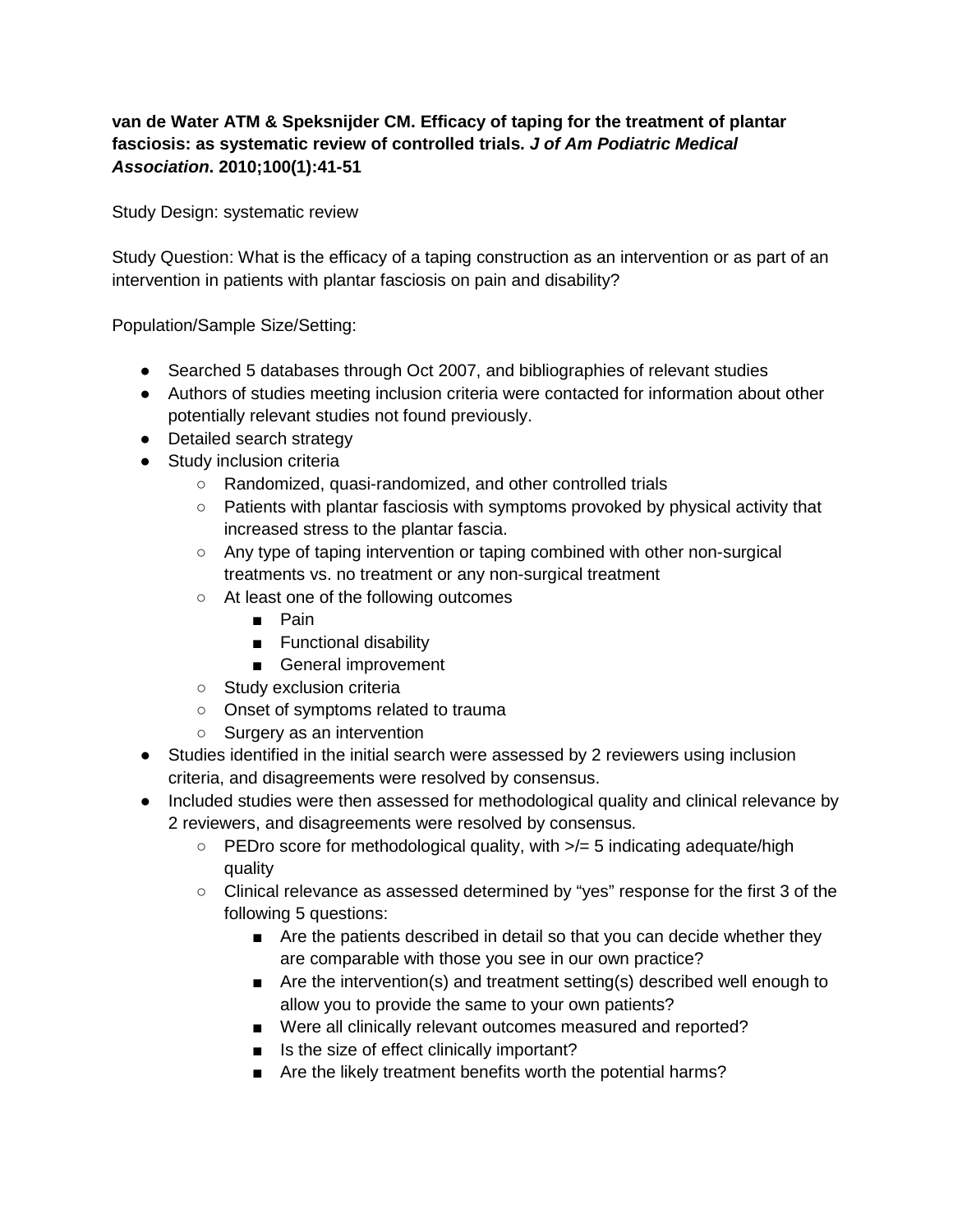Intervention and Comparisons:

- Intervention groups
	- Any type of taping either alone or in combination with other non-surgical treatments
	- No treatment, placebo, or any non-surgical treatment

Outcomes:

- Interrater agreement on methodological quality and clinical relevance calculated using Cohen K.
- Qualitative analysis of synthesized evidence using levels of evidence:
	- $\circ$  Strong:  $\ge$  = 2 high-quality RCTs
	- Moderate: 1 high-quality RCT and 1 low-quality RCT
	- Limited: 1 high-quality RCT or 2 high-quality non-randomized controlled trials
	- Indicative findings: 1 high-quality non-randomized controlled trial or low-quality RCTs or 2 studies of a nonexperimental nature with sufficient quality
	- Insufficient evidence
		- Insufficient
		- Conflicting
		- Inconclusive
- Pain as measured by VAS or questionnaire
- Functional disability
- General improvement
- 33 potentially relevant studies were identified, and 5 met inclusion criteria: 4 RCTs and one non-randomized controlled clinical trial.
- Results for taping vs. placebo or no treatment
	- For pain, limited evidence, based on 2 high-quality RCTs (Radford et al and Hyland et al, combined n=134) for greater efficacy of taping (low-Dye and calcaneal) in the short term (1 week follow-up)
	- For function and overall foot-health status, insufficient evidence
- Results for taping and stretching vs. stretching alone
	- For pain and patient satisfaction, indicative evidence, based on 1 high-quality non-randomized controlled trial (Landorf et al, n=105) for greater efficacy of taping (low-Dye) combined with stretching
- Results for other combined interventions including taping
	- No conclusion could be drawn due to 2 RCTs of low methodological quality and no clinical relevance (Lynch et al and Martin et al).

Authors' Conclusions:

- There is limited evidence that low-Dye and calcaneal taping can reduce short-term pain in patients with plantar fasciosis.
- Evidence for an effect of taping on function and foot health status is inconclusive.
- There is indicative evidence that low-Dye taping plus stretching reduces pain and increases satisfaction more stretching alone.